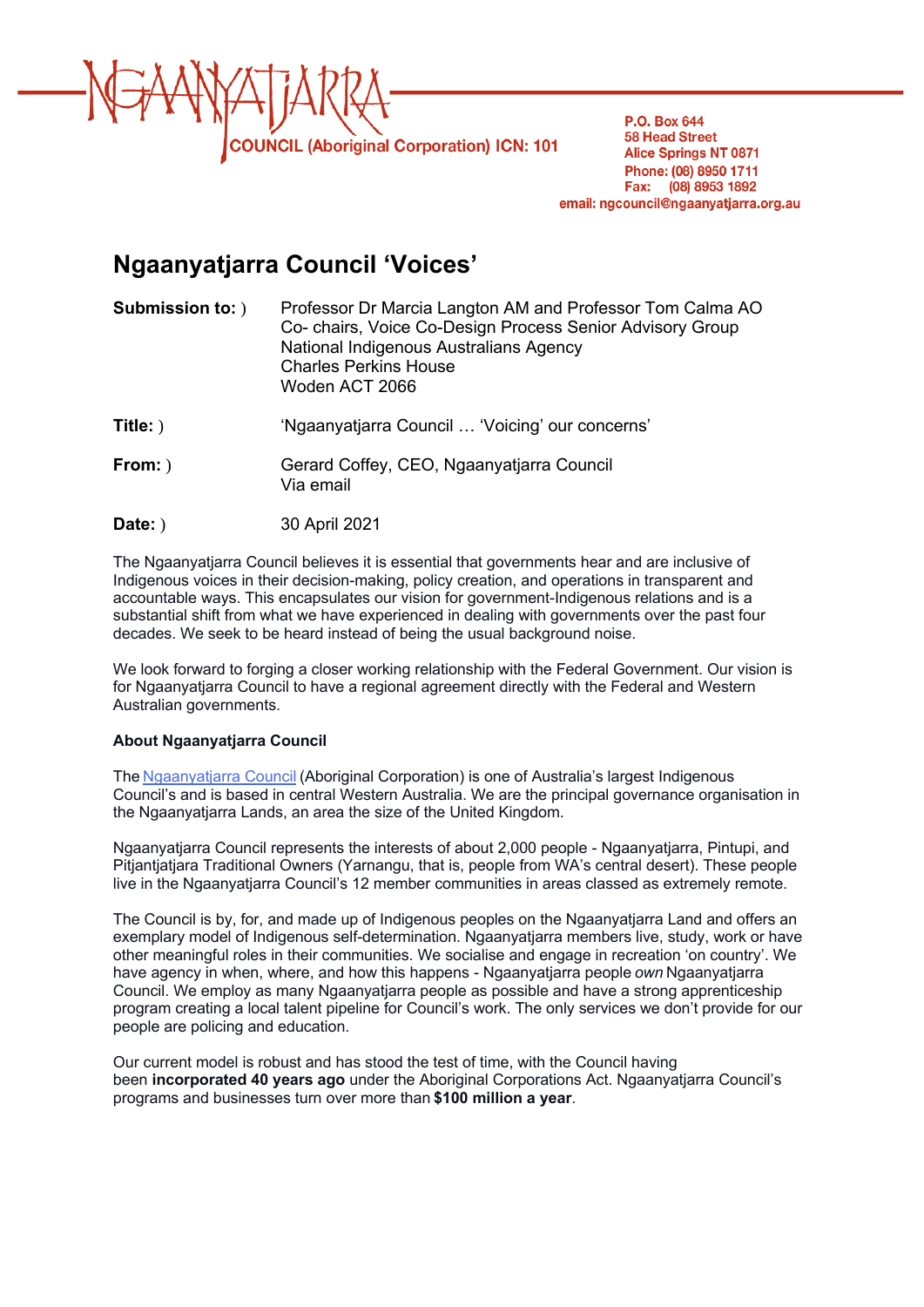## **What the 'Indigenous Voices' proposes for us**

 Other organisations have made submissions relevant to our region. They are the NPY Women's Council and one of the ten government-run regional organisations called 'Empowering Communities'. There are significant differences between their approaches and ours. To assist consideration, we have referenced those submissions with a focus on the points of difference rather than the commonalities.

 The NPY Women's Council focuses on health, social and cultural services covering youth, child, family, aged, disability, domestic and family violence, traditional healing, and a social enterprise. It also runs youth and domestic violence prevention programs on the Ngaanyatjarra Lands.

 Meanwhile, the other organisation, 'Empowered Communities', is an organisation that seeks to combine voices from Ngaanyatjarra Pitjantjatjara Yankunytjatjara Lands. From an ideological stance, we support the intent of 'Empowered Communities', but not the structure.

 The commonality between Ngaanyatjarra Council, the NPY Women's Council, and Empowering Communities is that they are about First Nations people. Superficially, we are all operating from the same 'cultural block'. However, the three organisations significantly diverge in their geographical representation, philosophy, operational range, governance, and, even, views on government policy.

| Organisation       | Geographical                          | Organisational aims/goals                                                                 | Governance                                 | <b>Sticking points</b>                            |
|--------------------|---------------------------------------|-------------------------------------------------------------------------------------------|--------------------------------------------|---------------------------------------------------|
|                    | representation                        |                                                                                           | structure                                  |                                                   |
| Ngaanyatjarra      | Only the Ngaanyatjarra                | Supports members' development in 'all                                                     |                                            | Incorporated 40 years Has distinctive views which |
| Council            | Lands (2,000 people                   | ways' - health, training,                                                                 | ago (in 1981)                              | don't align with the other                        |
|                    | living in 12                          | employment, housing, tenancy, housing                                                     | <b>Wholly Aboriginal</b>                   | two organisations - there                         |
|                    | member communities)                   | maintenance, swimming pools, power                                                        | owned and operated are minimal natural     |                                                   |
|                    | The whole area of the                 | station, law, justice matters, finance, land                                              | organisation.                              | affiliations.                                     |
|                    | lands is variously held               | management, commercial enterprises                                                        |                                            | Strongly believes a                               |
|                    | under native title and                | ranging from mustering/selling feral                                                      | Accountable to our                         | region's voice should be                          |
|                    | strong leases.                        | camels and transport services (does not                                                   | community members based on state, not      |                                                   |
|                    | Comprises an area of<br>250,000 sq km | provide policing or education).                                                           | because the council is tristate boundaries |                                                   |
|                    |                                       |                                                                                           | run by, for, and                           | A tristate voice would                            |
|                    |                                       |                                                                                           | with community                             | silence, or at best dilute,                       |
|                    |                                       |                                                                                           | members.                                   | Ngaanyatjarra community                           |
|                    |                                       |                                                                                           |                                            | members' voices due to our                        |
|                    |                                       |                                                                                           |                                            | isolation and small                               |
|                    |                                       |                                                                                           |                                            | population size.                                  |
| <b>NPY Women's</b> | Tristate, spanning WA,                | Youth, child, family, aged, disability,                                                   | Led by women's law,                        | It excludes 50% of the                            |
| Council            | NT, and SA (covering                  | domestic and family violence, traditional                                                 | authority and                              | Ngaanyatjarra                                     |
|                    | 350,000 sq km)                        | healing, and a social enterprise (weavers).                                               | culture.                                   | people, i.e., men.                                |
|                    |                                       | It runs youth and domestic violence                                                       | Aboriginal women                           | Has multiple interests                            |
|                    |                                       | prevention programs.                                                                      | from 25 desert                             | Has diverged from                                 |
|                    |                                       |                                                                                           | communities in three Ngaanyatjarra         |                                                   |
|                    |                                       |                                                                                           | states govern and                          | interests/policy positions in                     |
|                    |                                       |                                                                                           | direct it.                                 | the past.                                         |
|                    |                                       |                                                                                           | Has been funded to                         | Operates tristate, meaning                        |
|                    |                                       |                                                                                           | run community                              | Ngaanyatjarra's WA-only                           |
|                    |                                       |                                                                                           | services since 1993.                       | voice is diluted.                                 |
| <b>Empowering</b>  | Tristate, spanning WA,                | A                                                                                         | Government-formed                          | Attempts to represent many                        |
| <b>Communities</b> | NT, and SA                            | government structure involving voices from in 2016 eight regional Indigenous communities. |                                            |                                                   |
|                    |                                       | Ngaanyatjarra Pitjantjatjara                                                              | 'organisations'                            | However, their                                    |
|                    |                                       | Yankunytjatjara Lands as well as other                                                    |                                            | representation is not                             |
|                    |                                       | regions.                                                                                  |                                            | beneficial for the                                |
|                    |                                       |                                                                                           |                                            | Ngaanyatjarra Lands due to                        |
|                    |                                       |                                                                                           |                                            | fundamental schisms on                            |
|                    |                                       |                                                                                           |                                            | social policy.                                    |
|                    |                                       |                                                                                           |                                            | Attempts to represent                             |
|                    |                                       |                                                                                           |                                            | disparate groups/regions                          |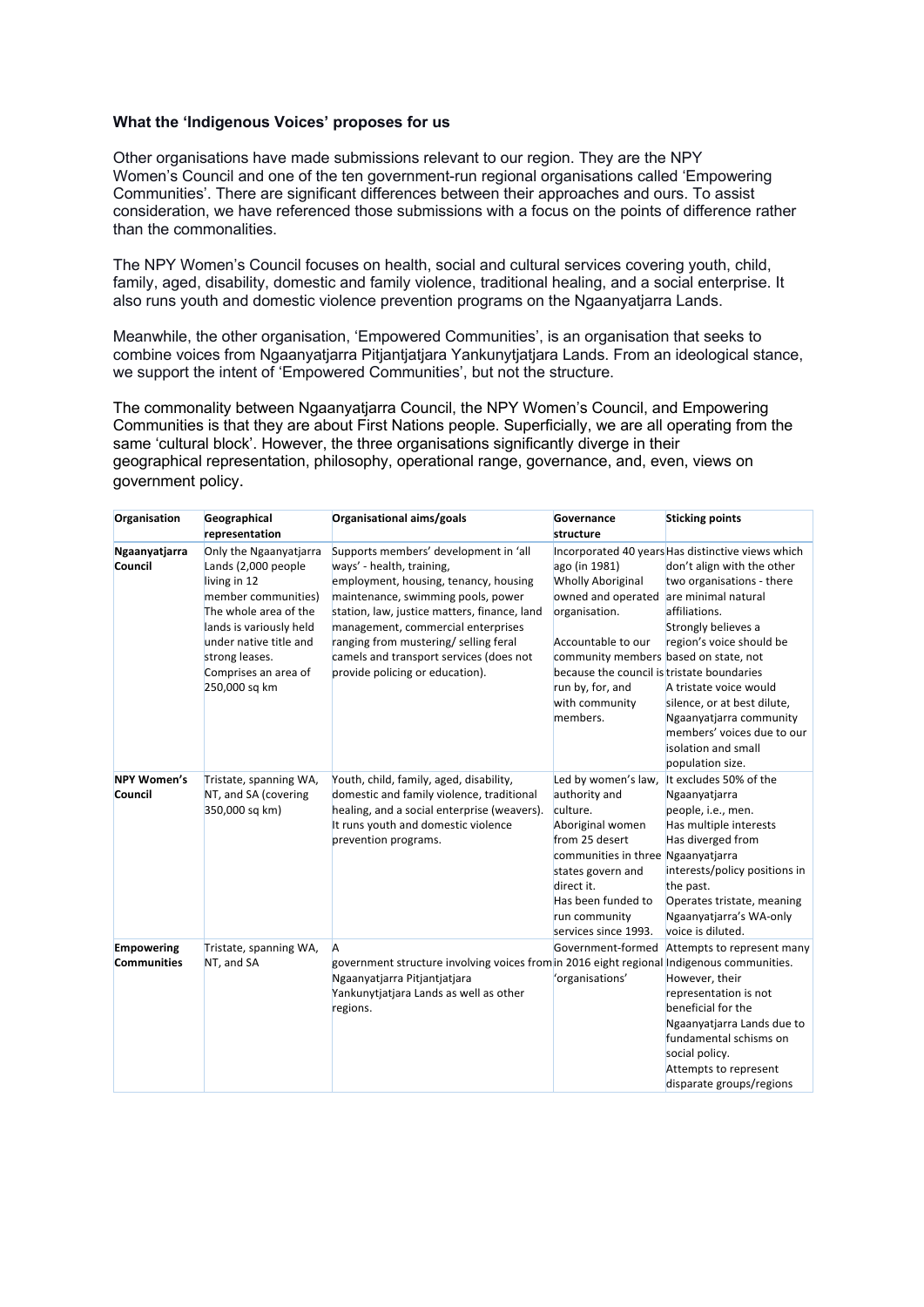We believe that the approach adopted by those other two organisations would effectively *not* give the Indigenous voices are not the way forward. Policies driven across state borders, let alone three states, are too complex and tend to be ineffective. It is difficult to deal with a State, and the Federal Government - dealing with four governments is even more difficult. Combining our organisation's Ngaanyatjarra people, the very community we, as a council, represent. people of the Ngaanyatjarra Lands a voice and that tristate solution to finding representative perspective/views/voice with those of the other groups would, in practice, silence the voice of

Ngaanyatjarra people, the very community we, as a council, represent.<br>To have Ngaanyatjarra Council's voice mediated through a tri-organisation bloc, including NY Women's Council and Empowering Communities, would significantly curtail our ability and opportunity to:

- Be active and equal participants in Australian societies, and
- • To maintain Ngaanyatjarra Lands' community members' cultural traditions, which are embedded in the way the Ngaanyatjarra Council operates.

### **Our recommendations**

 To ensure the Ngaanyatjarra people have a representative voice to governments, our voice needs to   be undiluted, in other words, *direct*.

 Ngaanyatjarra Council wishes to build on its strong position to ensure governments hear the voice of our remote and disadvantaged region. The Council *is* the voice for Ngaanyatjarra Lands. It has been governments is that no one is listening - we are not heard. The proposal to create 25 to 35 artificial for 40 years and is widely accepted as so doing. In this time, we have worked with multiple Australian federal governments under a series of 10 prime ministers. However, our experience in dealing with Indigenous groups, including across state borders, would further exacerbate this problem.

 There are, however, remarkable parallels between how the Ngaanyatjarra Council operates and the intent of the Local and Regional Voice proposal. That proposal seeks to create a regional-level governance structure that's community designed and led; advises all government levels about regional issues; partners with governments about community needs and delivering local priorities; plus offers local views to the National Voice to feed into national issues.

 Ngaanyatjarra Council can tick 'yes' for each of these attributes. We are doing this now, but the issue is, we need a shift in government to ensure our voice is heard, taken into account, and, where   process unless it leads to real change in governments' capacity to take on board, to hear Indigenous voices, and to respond to them. There is a real risk that distilling voices from 500 Indigenous clans into a collection of regional groups would effectively nullify authentic Indigenous voices rendering them meaningless, allowing governments to claim that they have 'consulted' Indigenous people. reasonable, acted upon. Ngaanyatjarra Council does not have confidence in the Voices Co-Design

#### **A call to shift the onus**

 We believe governments need to look at themselves to build upon their capabilities, then revamp their processes to improve how they listen and 'hear' Indigenous voices, what capacity they have to that feed into government-demanded artificial constructs. Such demand requires each separate Indigenous organisation to bring on board in-house experts on policy and consultation to ensure their voices are heard. It is a cost that few Indigenous organisations could bear. It is also essential to consider if the government is asking any other minority group in Australia to combine their voices into respond to those voices. The onus should not be on Australia's Indigenous communities to negotiate among themselves to create new flexible structures to coalesce and embody local and regional voices artificial constructs of a limited number. Why then impose this on our country's First Peoples?

 Suppose the government looks to the rich tapestry of existing Indigenous organisations. In that case, it will find that, like Ngaanyatjarra, each has a structure with in-built flexibility and strengths, honed over time, for its needs. For example, our narrative is empowered thanks to Ngaanyatjarra community